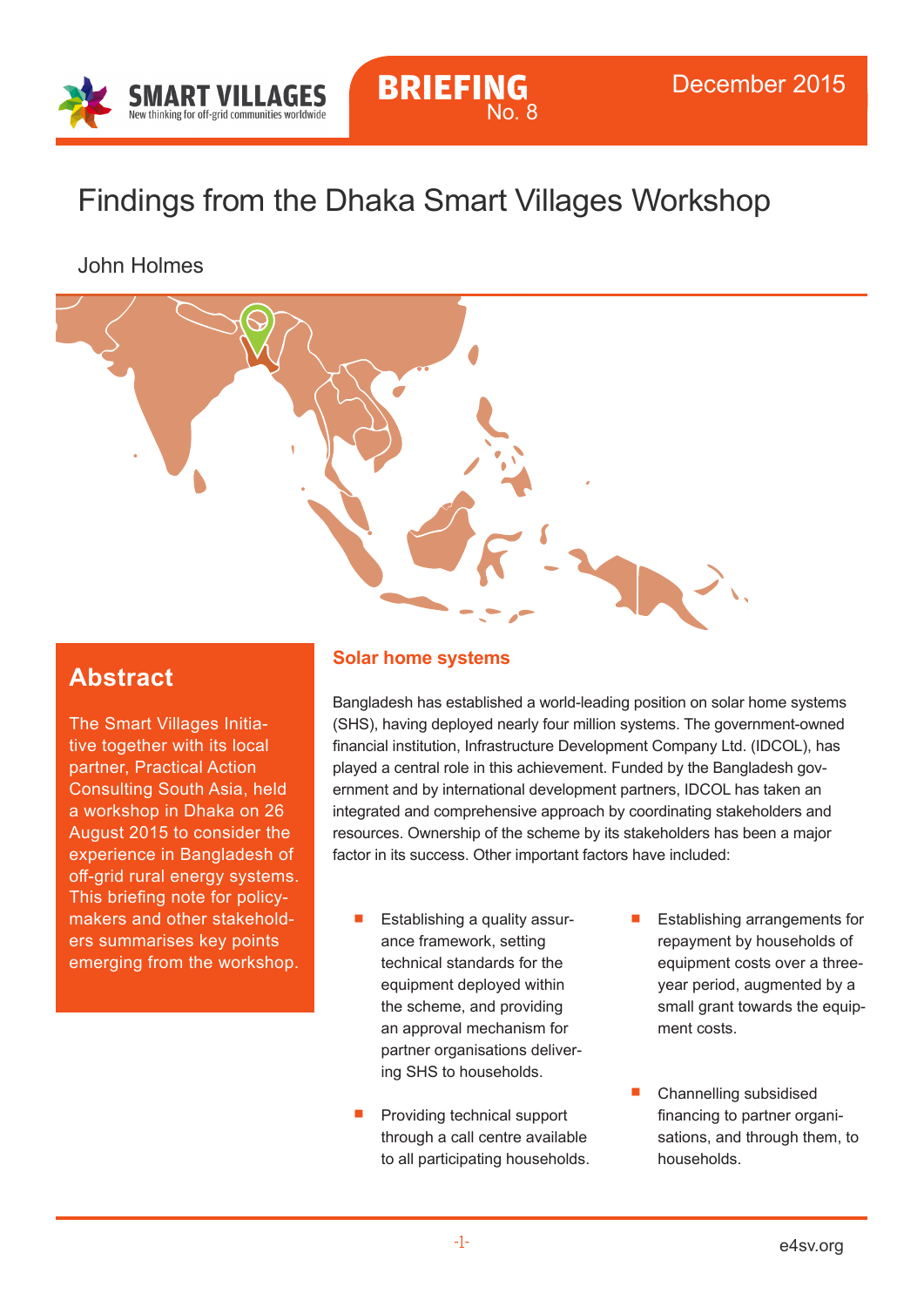Notwithstanding the successes, a number of issues remain, including that some households find monthly instalment payments to be too high and revenue recovery is low for IDCOL's partner organisations. Consequently, there has been a big growth in the non-IDCOL SHS market where equipment costs may be lower, but SHS-specific finance packages are not generally available. There are quality problems in this market.

Workshop participants made the following recommendations to further enhance the effectiveness of initiatives to deploy SHS in Bangladesh:

- Regulation should focus on providing and implementing quality standards and should be supported by initiatives to provide the public with information on quality issues so that they can make informed choices. This information should include maintenance and servicing costs.
- More emphasis is needed on skills development to overcome shortages in higher-end skills to install and maintain SHS and to address the problem of high turnover rates of skilled staff.
- Batteries remain a weak link. There should be a shift away from lead acid batteries to more advanced technologies. While the buyback system for redundant batteries is good, attention is needed to increasing battery recycling capacity.
- Most of the equipment comprising SHS is manufactured in Bangladesh, but it is generally more expensive than equipment made in China or India. Consequently, there should be a drive to reduce domestic production costs.
- Subsidies may appropriately continue to be provided through low-interest loans but should focus on poverty reduction and developing hard to reach, un-served markets rather than domestic production of SHS.

**"GMore emphasis is** needed on skills development to overcome shortages in higher-end skills

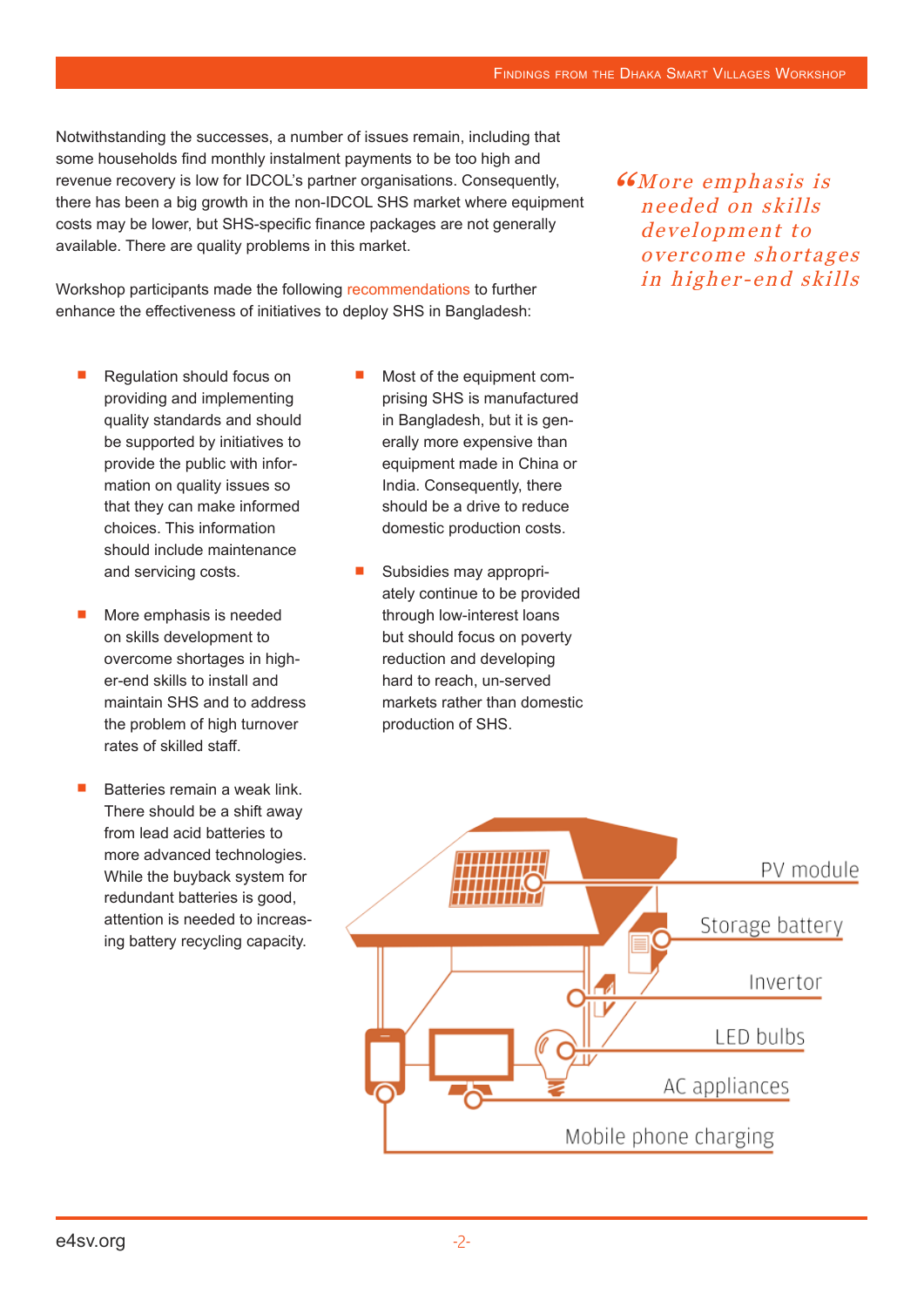#### **Mini-grids**

To date, there has been limited deployment of mini-grids in Bangladesh: high population densities limit the situations in which they are preferred to grid extension. Islands are one such situation. Workshop participants recommended that mini-grids should enjoy the same level of government support as grid extension in order to facilitate investment in mini-grids in appropriate circumstances. Attention should be given to:

- Making available low-cost financing (with sufficiently long repayment periods) to attract private sector investment in mini-grids.
- Undertaking detailed stakeholder surveys and engaging effectively with recipient communities to ensure that schemes are appropriately sized and designed.
- Providing appropriate safeguards, robust to political cycles, so that private investors can be confident of getting acceptable return on their investments (especially in the case where the national grid is extended into a mini grid area).
- International R&D to decrease capital costs.
- Development of technical and administrative resources to support operation and maintenance, together with comprehensive maintenance and operation protocols.
- The ability of poor households and institutions such as schools to afford mini-grid connection and electricity charges.
- Ensuring that there are clear plans for grid extension in order to guide site selection for mini-grids.

"DC nano-grids provide an intermediate level of electricity supply between SHS and mini-grids that can be more costeffective.

**"GTo date, there** 

has been limited deployment of mini-grids in Bangladesh.

> DC nano-grids supplying 10 to 30 households provide an intermediate level of electricity supply between SHS and mini-grids that can be more cost-effective in specific situations. The effectiveness of such nano-grids is enhanced by the increasing availability of high-efficiency DC appliances and through the use of smart meters to support variable charging through the day to help match supply and demand. However, consideration should be given to whether households may then be locked out of AC appliances.